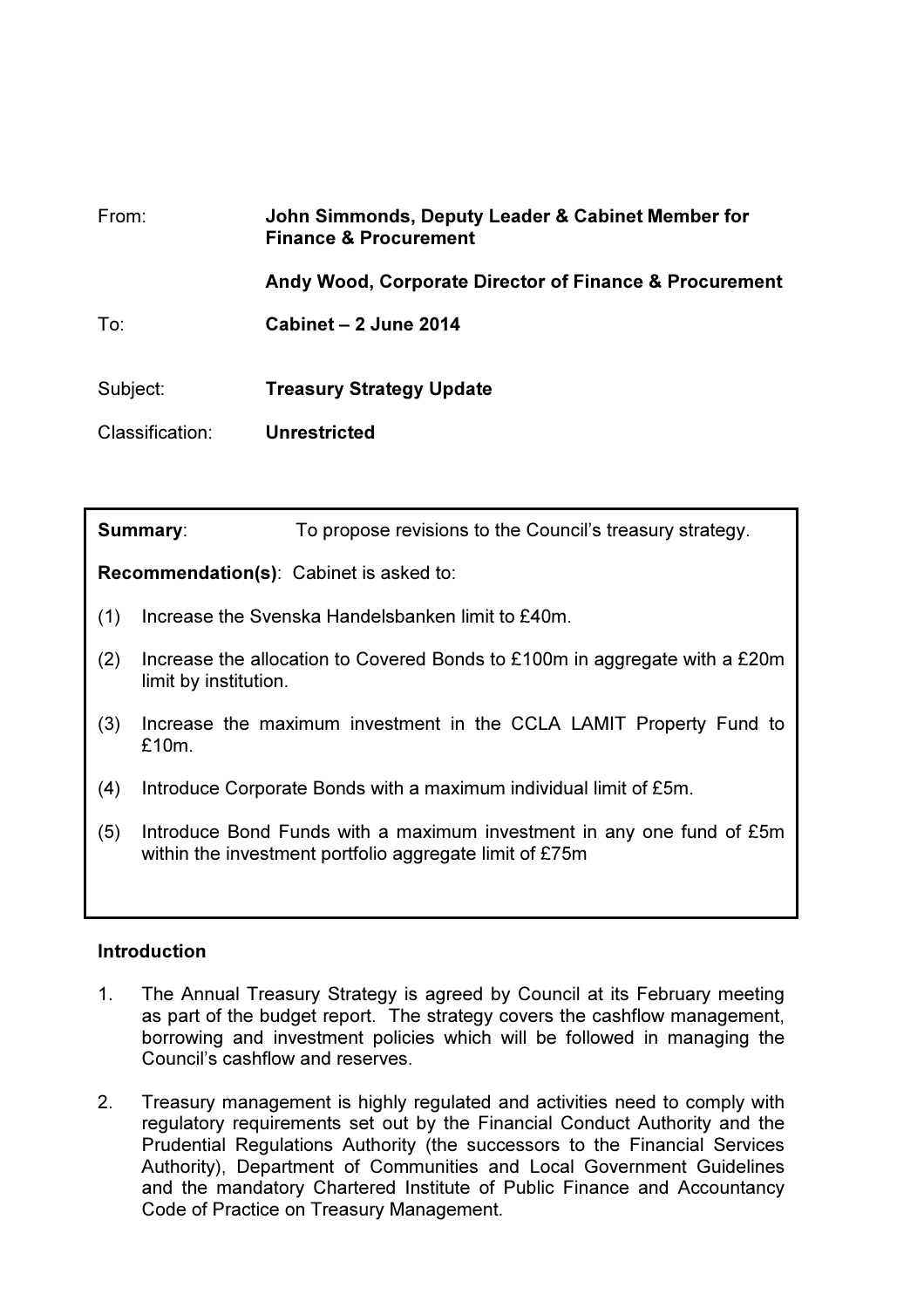- 3. Within the Council, an all party sub-group of Cabinet, the Treasury Management Advisory Group (TMAG), has an advisory role to the Deputy Leader and Cabinet Member for Finance & Procurement and the Corporate Director of Finance & Procurement. Any in year changes to the agreed strategy need to be agreed by Cabinet.
- 4. The Council receives independent treasury advice from Arlingclose.

### Reasons for Change

- 5. Whilst the strategy was only agreed 4 months ago it has become apparent that there is a need for even greater diversification away from traditional cash deposits into other asset classes. The reasons for this are:
	- (1) All cash deposits are subject to "bail in" rule ie in the event of a solvency issue for an institution depositors potentially will take a loss. This reflects changes of Government policy in the UK, US and EU with sovereigns seeking an alternative to "bail out" by Government.
	- (2) To reduce exposure to any one financial institution the counterparty limits were reduced for banks to a maximum of £40m. This means that we have capacity issues given the level of Cash held.
	- (3) In February the Royal Bank of Scotland / National Westminster Bank was downgraded by Moody's and no longer meets our credit rating requirement. So their use has been suspended thus losing £40m of capacity.
	- (4) Deposit rates paid continue to reduce reflecting the lack of need for short term deposits by the banks and this is reinforced by regulatory requirements which increase the provisioning they need to make for such deposits.
	- (5) New asset classes, such as Covered Bonds, introduced in February are providing attractive returns and at low risk but limits on them need to be increased.

Underlying this is the need for higher returns at potentially the same or lower level of risk to support the Council's budget.

- 6. In September Cabinet agreed to establish an investment portfolio of up to £75m in total with a limit on any one investment of £5m. The asset classes identified were equity pooled funds, property funds, absolute return funds and local initiatives. To date three investments have been made totalling £12.7m. The constraints on expanding this portfolio are:
	- (1) With equity markets close to record highs the pricing does not look attractive.
	- (2) Except for the CCLA LAMIT Property Fund any investment in property funds has to count as capital expenditure. With capital resources needed to support the capital programme this is not feasible.
	- (3) Absolute return funds invest predominately in equities. At this stage only one investment has been made.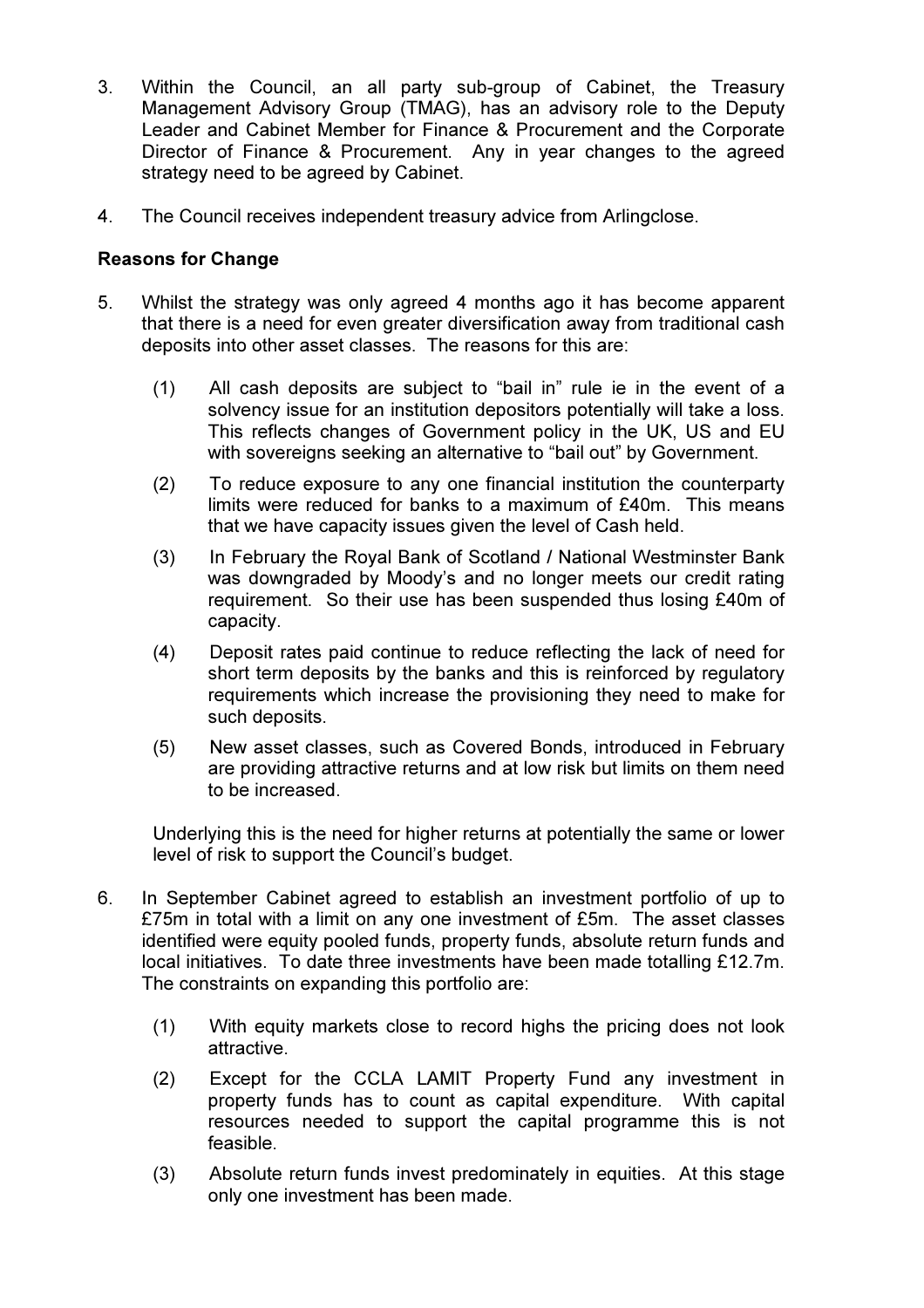(4) Local initiatives are largely opportunistic and again only one opportunity has been taken.

The investment portfolio does offer long term opportunities but good timing of investment decisions is vital.

## Proposed Changes

- 7. Increase in the limit of Svenska Handelsbanken as our first European bank the limit was set at half of that of UK banks ie £20m. Svenska Handelsbanken is highly rated and Arlingclose recommend them for their longest duration limit 12 months – a sign of their strength. It is therefore proposed to increase their limit to £40m.
- 8. Increase in the allocation to Covered Bonds Covered Bonds are bonds issued by banks and building societies that are backed by a pool of assets eg. Mortgages and they have no Bail In risk. This means that the investor has dual recourse to both the issuing bank and the underlying pool of assets. The February strategy set an aggregate limit of £20m. It is now proposed to set a limit on an individual counterparty of £20m and an aggregate limit £100m. The investment in a Covered Bond issued by, say Lloyds, would count on top their counterparty limit of £40m giving a total potential exposure of £60m. Rates paid are substantially higher than deposits, so for example a recent £3m bond purchase with a large building society is paying 1.922% until 2018 compared with circa 0.5% for better deposit rates. .
- 9 CCLA LAMIT Property Fund this is the only property fund which Councils can invest in without it counting as capital expenditure. The Fund is performing well and continues to grow as more local authorities seek an exposure to Property. The Fund currently stands at just over £131m and our target is to not hold more than 5% allocation of the total fund. It is proposed that the limit is increased to £10m but funds will only be committed as the total fund grows.
- 10. Introduce short term (less than 1 year) Corporate Bonds Corporate Bonds are debt issued by major institutions. Purchasers would be limited to £5m in any one institution with a minimum credit rating of A from Standard & Poor's or equivalent. As with Covered Bonds the Treasury Team would identify buying options from discussion with brokers, get a view from Arlingclose and then make a buy recommendation to the Deputy Leader and Cabinet Member for Finance & Procurement and the Corporate Director of Finance & Procurement.
- 11. Introduce Bond Funds to the investment portfolio increasingly bonds are seen as a way of generating an absolute return for investors by investing in a wide range of different types of asset. These are not funds which hold large amounts of Government bonds. At this stage we are seeking agreement in principle and no investment will be made until TMAG has done further due diligence.

# Reporting